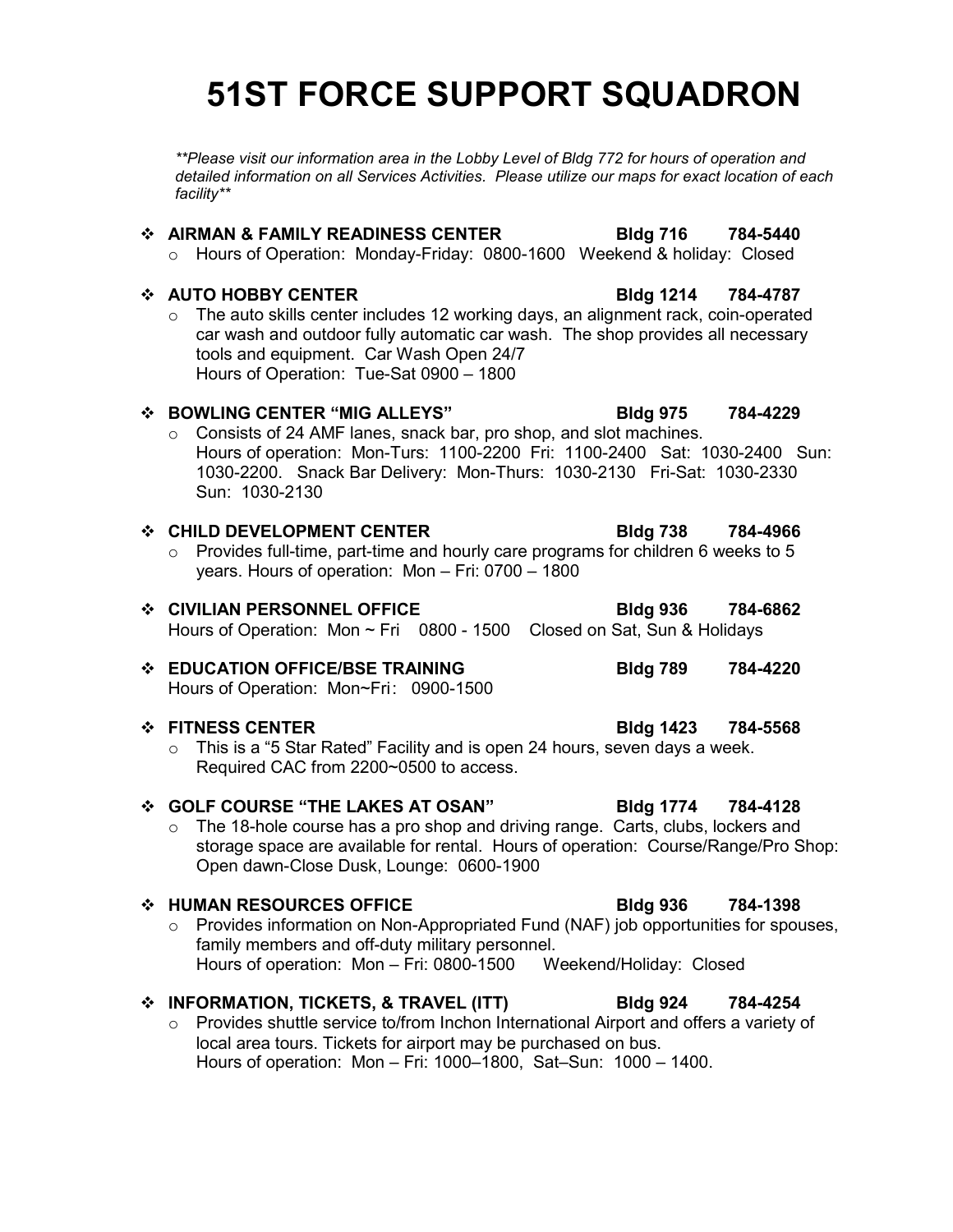$\circ$  Offers a complete reference section and a large selection of educational resources. Conference room for meetings and computers for public use. Hours of operation: Mon & Wed: 1000–1800, Tue & Thu: 1000-1900 Fri & Sat : 1000-1800, Sun: Closed

# **MARKETING OFFICE (STUDIO 51) Bldg 937 784-8061**

Hours of Operation: Mon  $\sim$  Fri 0730  $\sim$  1630 Studio 51 Mon ~ Fri 0730~1100, 1200~1630 Weekend & Holiday: Closed

# **OUTDOOR RECREATION Bldg 1304 784-4007**

Outdoor recreation manages recreation equipment rental, two pools, kennels and all associated programs. Hours of operation: Tue – Fri: 1000 – 1800, Weekend & Holiday: 1000 – 1600. Closed on Mondays

### **PET LODGE Bldg 421B**

# $\circ$  Boards only dogs and cats. Can make reservations up to 60 days in advance. Hours of Operation: By appointment ONLY.

o [\(www.51fss.com/allpaws\)](http://www.51fss.com/allpaws) [\(allpawsosan@gmail.com\)](mailto:allpawsosan@gmail.com)

### **PROFESSIONAL DEVELOPMENT CENTER Bldg 788 784-9155**

o Hours of Operation: Monday-Friday: 0730-1630

### **SCHOOL AGE CARE Bldg 433 784-1923**

o Hours of operation: School Year Hours: Mon – Fri: 1430–1800 Tuesday Early Release: 1330-1800 No School Day/Mon-Fri 0700-1800

## **SWIMMING POOLS**

*\*\*Times are subject to change, please call activities to verify correct operation hours\*\**

o Defender (Outdoor; seasonal: June – September) **Bldg 1416 784-4986** Hours of Operation: Mon - Tue : 10000 - 1900, Fri - Sun: 1000 - 1900 Weekend, Down day & Holiday: 1130 – 1830, Closed on Wednesday

The teen center offers an environment where Teens ages 13 to 18 can relax and spend time with friends. Hours of operation: School Days/ Mon-Fri: 1430 – 1800 &1400- 1800 Early release: Mon-Fri: 1330-1800/No School days: Mon-Fri: 1300-1800 FD / Cashier: Mon – Fri 0900 – 1300 &1400-1800

## **VET CLINIC Bldg 766 784-6614**

o Hours of operation: Mon- Fri: 0900-1600

## **YOUTH CENTER Bldg 492 784-1492**

 $\circ$  The Youth Center is an opportunity for children ages 6 to 13 to meet new friends, pursue interests, and develop skills through a variety of programs and resources. Hours of operation: Mon – Fri: 1430-1800, Early Release: 1330-1800, No School day: 1300-1800 FD & Cashier: Mon – Fri 0900 – 1300&1400-1800

### **LIBRARY Bldg 921 784-6611**

# ◆ TEEN CENTER **Bldg 492 784-1492**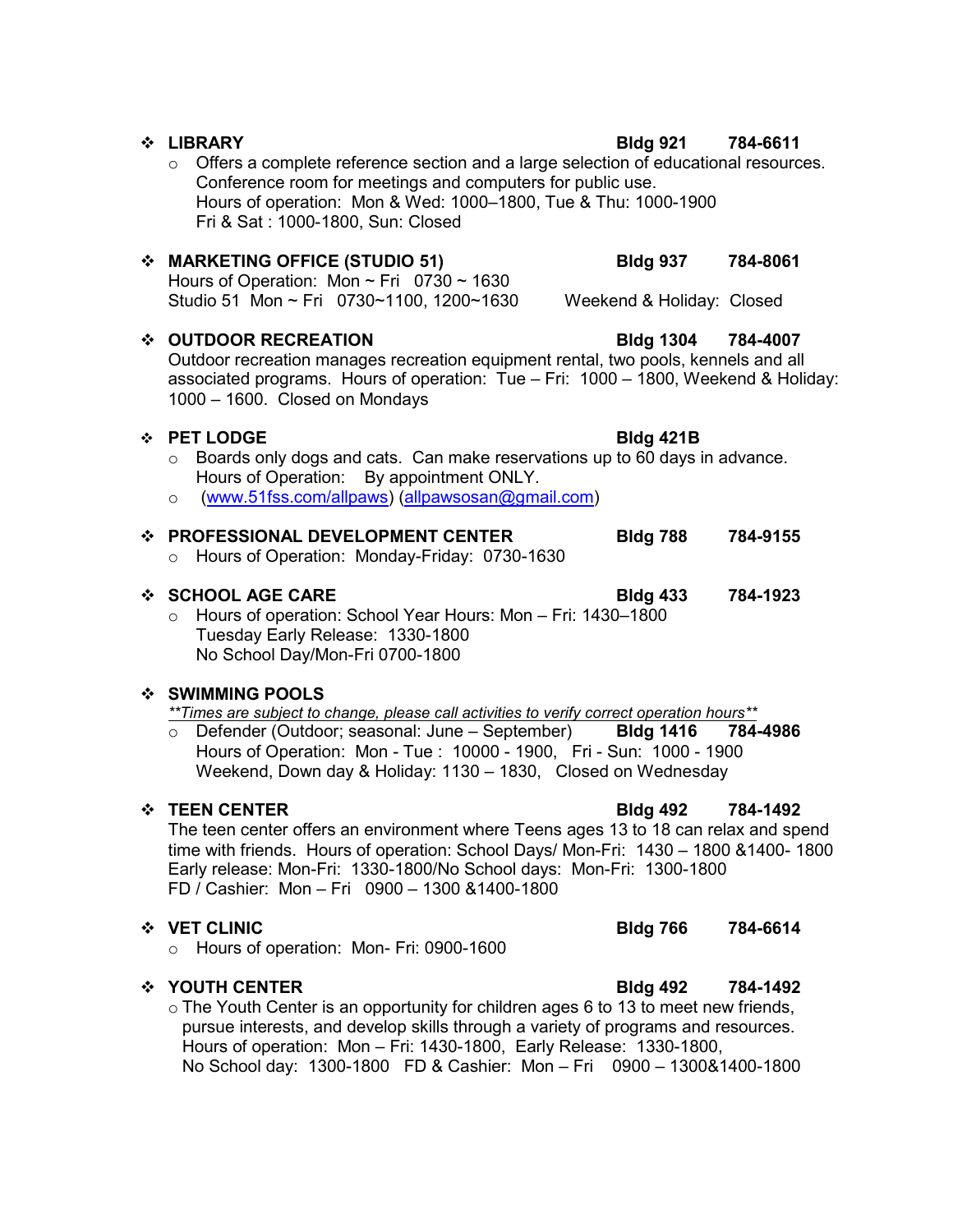# **BASE SERVICES**

# BASE / AAFES / DECA

**\*\****Times are subject to change, please call activities to verify correct operation hours\*\**

# **AAFES BASE EXCHANGE MAIN STORE Bldg 965 784-4239**  $\circ$  Hours of Operation: Fri- Sat 0900 - 2100/ Sun- Thurs 10:00- 20:00 **AAFES CLASS SIX / SHOPPETTE Bldg 965 070-7580-1865**  $\circ$  Open Sun – Thurs: 0600-2400, Fri & Sat: 0600 - 0200. Hours subject

to change during Exercises, Korean and American Holidays

# **AAFES CONCESSION MALL Bldg 965 070-7580-1865** o Dry Cleaners, Barber/Beauty Shop, Electronics Repair, Computer Accessories, Alteration Shop, Cell Phones, GNC, Souvenir Shops, Bottled Water dispensers and delivery, Coffee shop, Clothing Stores. Hours of Operation: 1000-1900 daily

- **MILITARY CLOTHING SALES Bldg 965 070-7580-1865** o Hours of Operation: 1000-1900 daily
- **Anthony's Pizza (Main Gate) Bldg 507 784-4164**
	- o Hours of Operation: 0600-2130 7 days a week

**COMMISSARY Bldg 230 784-4403**

- o Hours of Operation: Tue, Wed, Fri, Sat, Sun: 1000 1900, Thurs: 10:00 – 2000
- o Closed Monday

# **POST OFFICE Bldg 965 784-1014**

Mailing Window: Mon – Fri 1000 – 1700/Sat: 1000 – 1500/Sun: Closed Package Pickup window: Mon – Fri 1000 – 1800/Sat: 1000 – 1500/Sun: Closed

Official / Registered Mail: Mon – Fri 0830 – 1630/Sat & Sun: Closed Claims  $$$  Inquires: Mon  $\sim$  Fri 1000  $\sim$  1800/Closed Sunday & US Holidays

# **SEXUAL ASSAULT PREVENTION & RESPONSE (SAPR) BLDG 937/Rm 114**

24/7 HOTLINE: 784-7272 / From Cell: 0505-784-7272 Office: 784-2832 / From Cell: 0505-784-2832 E-Mail: [51fwcvk@us.af.mil](mailto:51fwcvk@us.af.mil)

# ◆ THEATER Bldg 795

o Call theater for show times or go online to www.aafes.com